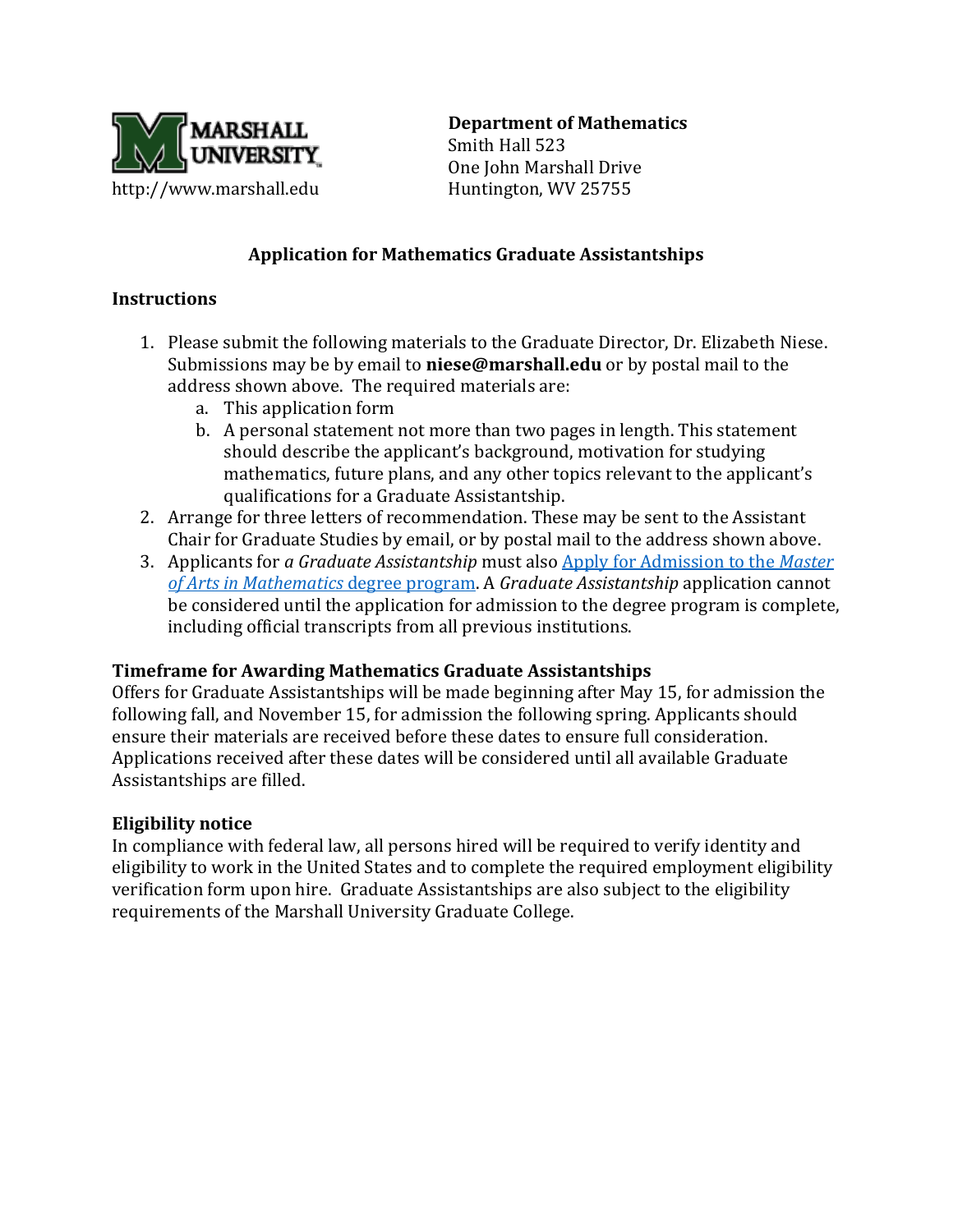| Name:                                                                |      |       |        |  |
|----------------------------------------------------------------------|------|-------|--------|--|
|                                                                      | Last | First | Middle |  |
| Present mailing<br>address:                                          |      |       |        |  |
| Permanent<br>address:<br>(if different)                              |      |       |        |  |
| Telephone<br>Number:                                                 |      |       |        |  |
| Email<br>address:                                                    |      |       |        |  |
| Semester when you would like to<br>begin the graduate assistantship: |      | Month | Year   |  |

# **Application for Mathematics Graduate Assistantships**

Do you have any conditions which would prevent you from fulfilling the job duties of a graduate assistant with or without reasonable accommodations?

Circle one: YES NO